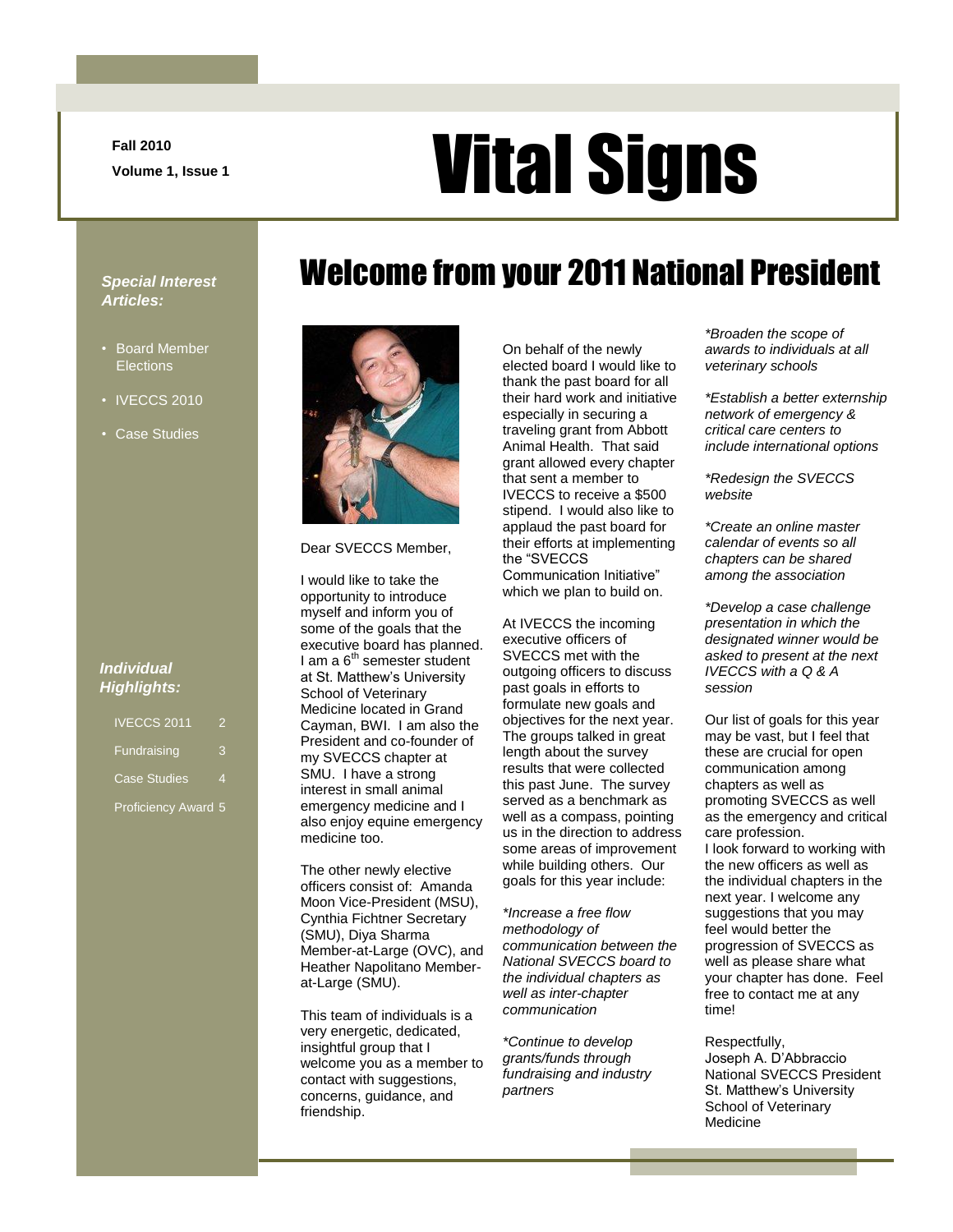



*"Abbott provided a \$1000 award to the SVECCS chapter that had the most students in attendance".*



## IVECCS Symposium 2010 San Antiono, TX

This year, the symposium was located at The Grand Hyatt Hotel in downtown San Antonio. Attendance consisted of over 3,000 attendees, including students.

The theme of IVECCS 2010 was Delivery of Emergency and Critical Care in Today"s World. Lectures covered topics such as "The Psychology of Animal Pain Management," "In the Line of Duty-Combat Injuries,"

"Diagnostic Imaging of Exotics," "Controversies Over Snakebite Therapy," and "Running Your ER in Today"s World".

Please visit iveccs.org for more information.

Specialty Wet and Dry Labs were tailored to the clinician and technician, in addition to workshops that fine tuned skills and highlighted new and advanced techniques.

A hearty thank you goes out to Diamond Sponsor Abbott who provided a \$1000 award to the SVECCS chapter with the most students in attendance, in addition to a \$500 travel stipend to each chapter in attendance. Ross University won the award with nine attendees. Tuskeegee University and UC Davis ran a close second with eight in attendance.

### IVECCS 5K, SVECCS Receptions and More!

The objective of IVECCS is not only continuing education and networking, but to also have fun. Lifelong professional and personal relationships are formed during the variety of activities VECCS organizes.

The second annual 5K event continued to be a huge success. This year 150 registrants made their way through Brakenridge Park, a few minutes from

downtown San Antonio.

Several evening receptions were held along the historic San Antonio Riverwalk, sponsored by Abbott, Hills, VPI and Purina.

Diya Sharma, the Ontario Veterinary College Guelph, commented "It is truly amazing how much effort VECCS put into making this possible for everyone. After having met many student

veterinarians of SVECCS, I have to say that their charisma and talents are unmatched, and that the future for VECCS looks bright!"

Coupons were distributed to all attendees for a variety of events and attractions in the San Antonio area making the IVECCS symposium enjoyable and rewarding for everyone.



### IVECCS 2011 September 14-18 Nashville, TN

IVECCS offers world-class CE featuring Small Animals, Exotics and Large Animals. IVECCS 2011 will be presented at Gaylord Opryland in Nashville, TN.

Although the cost of plane fare and hotel can be daunting on a student

budget, there are a variety of ways to finance your way to the conference. In addition to SVECCS fundraisers, check with your campus" SAAVMA chapter as they usually have student scholarship funds set aside to send students to conferences.

Additionally, volunteering at IVECCS will waive your attendance fee and provide daily lunches.

Registration begins mid April. Please visit [www.iveccs.org](http://www.iveccs.org/) for more details.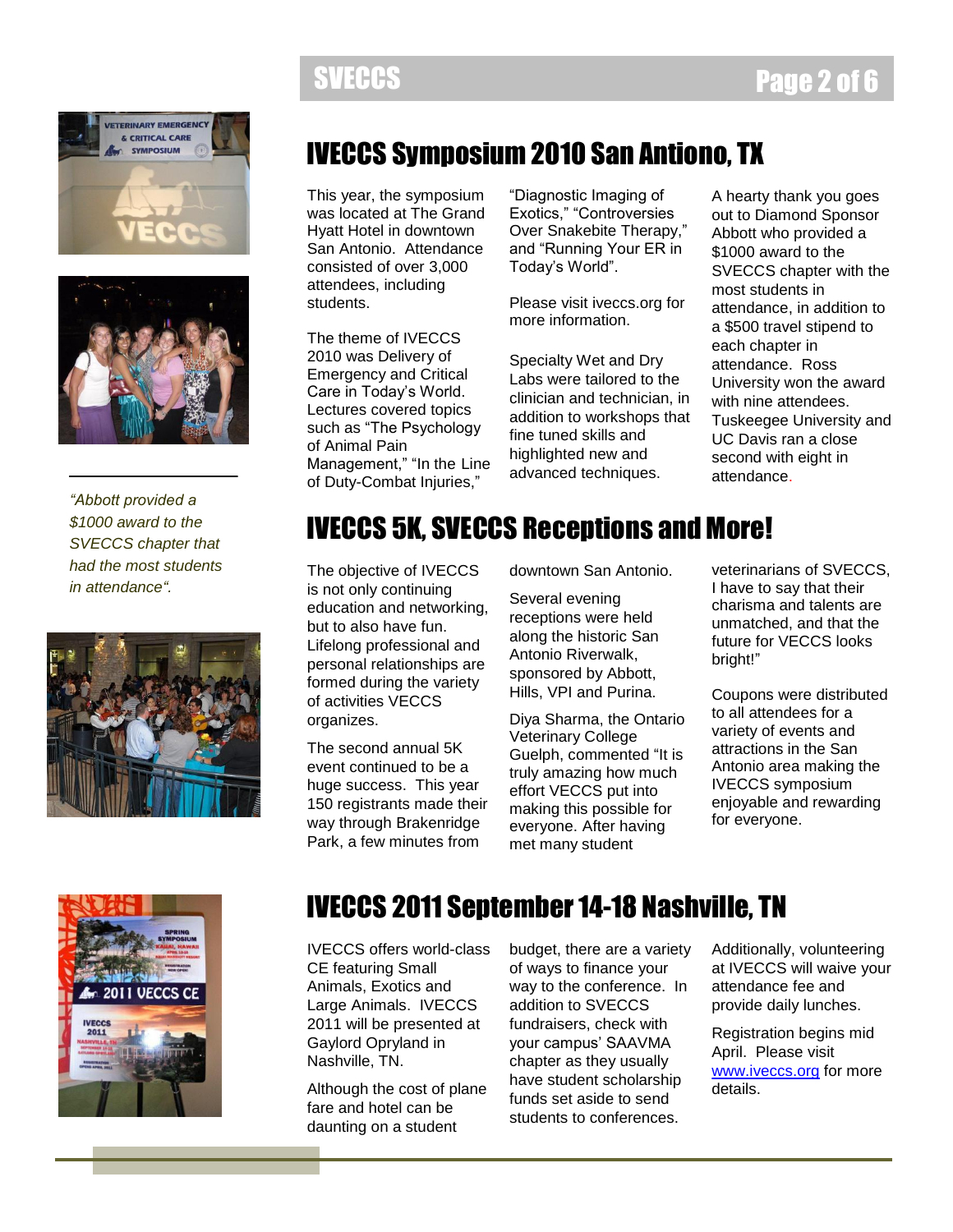#### Fundraising for your SVECCS Chapter

All chapters need it, and although everyone has busy schedules, funds can be raised with minimal effort if the chapter pulls together.

Glynis McCorkle, President of RUSVM SVECCS, says their success is due to the fact that "our items are either unique, catchy, or required for a certain class or semester." Their laundry list of sale items include: T-shirts, flip-flops, carabiners, penlights, and caduceus jewelry that appeal to all students. Some are required for certain semesters like wet labs for thoracocentesis, long line, and urinary

catheter placement. They also participate in campus bake sales with specialty themes such as Mexican Fiesta, and 4th of July.

With the money RUSVM SVECCS raises they are able to fully fund a few outstanding members for the IVECCS symposium each year. "It's a great opportunity," says Glynis. As long as members show dedication to the chapter, by either baking an item for the sale or working a sale shift, they can qualify to be sponsored with per diem for the conference.

MSU SVECCS chapter holds an Open House that attracts visitors statewide.

The SVECCS chapter features a "Teddy Bear Clinic". Children choose a stuffed animal for \$5, which they take into an exam room for a check-up on their "new pet". Children can bandage up their pet as well. "Kids love it," says Kelly Cavanagh.

UC Davis has the unique opportunity to hold a large symposium every year which raises thousands of dollars for their chapter.

Please contact at [braideefoote@gmail.com](mailto:braideefoote@gmail.com) if you would like advice on how to start your own symposium!



*Personalized flip-flops from Bagus Customs [www.baguscustoms.com](http://www.baguscustoms.com/)*

*Contact Kathie Lively*

### 2011 Goals for SVECCS

The most important goal for 2011 is to increase communication efforts between all SVECCS chapters. "One of our goals is to increase the awareness of experience and networking opportunities for students interested in pursuing Emergency and Critical Care Medicine," says member-at-large, Diya Sharma. "We plan to accomplish this by updating our SVECCS database to contain the most current information regarding potential

internship/externship opportunities that not only stretch across the United States, but across North America. We will also be updating our SVECCS website so that the most current information is available for all the chapters to remain in contact with each other and share ideas."

For the officers, the plan is to hold quarterly webcast meetings. "Our vision is to have SVECCS continue to grow by increasing communication and community as well as

expand to having even more chapters" says President Joe D"Abbraccio.

#### *Featured Goal: Case Studies*

It was also proposed to feature case studies in future newsletters and website with the potential to present the most outstanding case study at the IVECCS symposium. The VECCS board has approved SVECCS proposal, and is encouraging all chapters to submit at least one

*"One of our goals is to increase the awareness of experience and networking opportunities for students…"*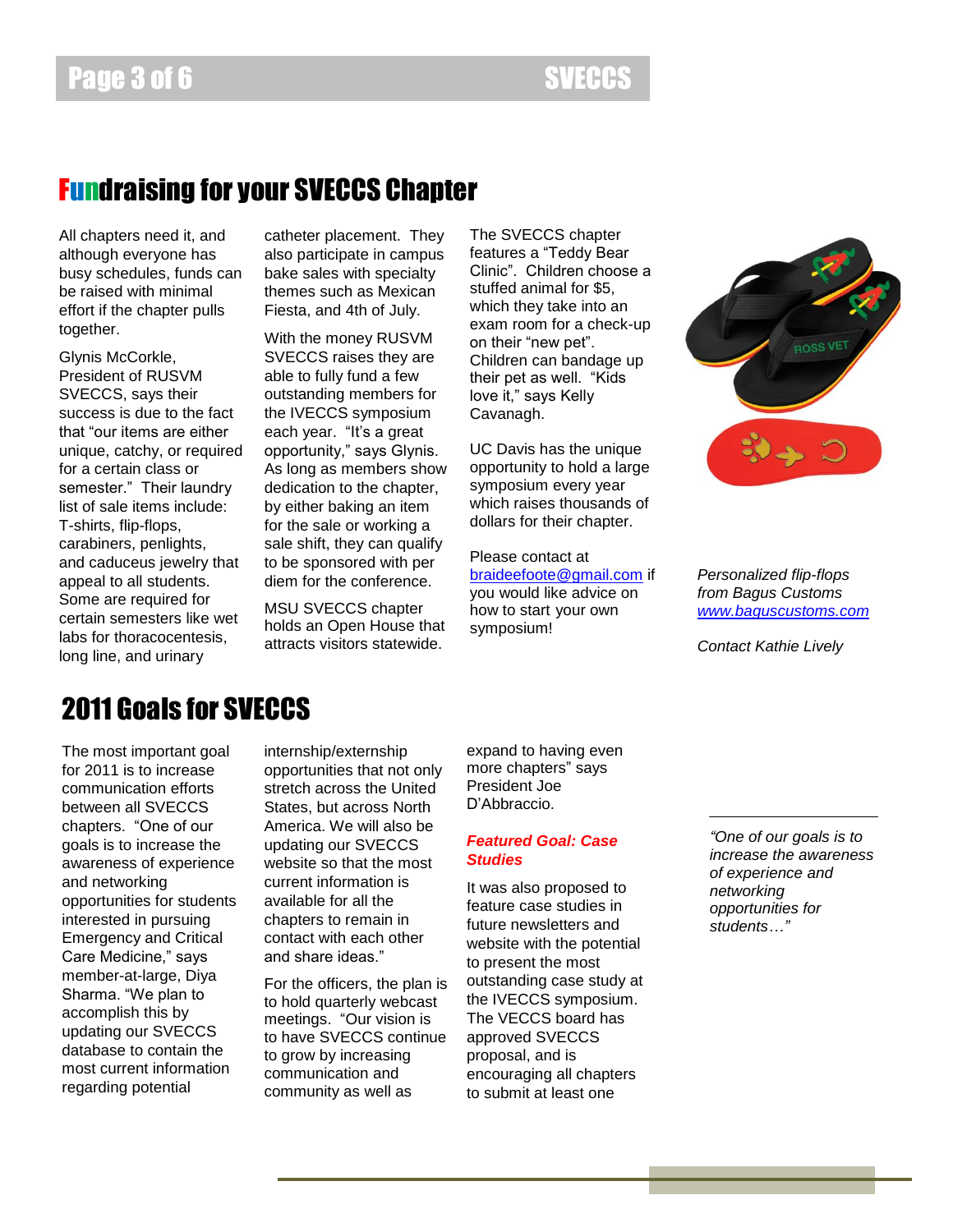#### SVECCS **Page 4 of 6**

*"…we want the veterinary community to be aware of the research that we are doing as vet students."*

case study annually.

Featuring case studies in the quarterly newsletter provides the perfect opportunity to learn from our fellow colleagues as well as highlight those students who are taking initiative to make a difference in the veterinary community.

Our hope is to provide 4-5 case studies per year to Dr. Stamp and his team to vote on and be presented at the IVECCS conference.

Our career as VECCS begins while we are in vet school and we want the veterinary community to be aware of the research

and efforts we are exhibiting as vet students.

To submit a case study, please email:

[sveccsml1@gmail.com](mailto:hnapolitano@sbcglobal.net)

Please make sure to include your University's name and have your submission in by February 15<sup>th</sup> for the Spring Newsletter.

#### Increase Chapter Involvement

Getting involved just a few hours a month has many rewards. The SVECCS officers want to help provide ideas for everyone to get more involved in their chapter. When everyone comes together, only a small effort is needed. However we all know that when 2 or 3 of the same people are

always leading the pack they often get burned out and the chapter may eventually dissipate.

We invite each chapter to send us their success stories for increasing member involvement.

Additionally SVECCS would like to see more activity on the

Googlewave accounts. It is a great way for all chapters to easily reach out to one another. Please log on to your account and 'wave' today!

Please contact [sveccsml1@gmail.com](mailto:sveccsml1@gmail.com) to have your story included in the next newsletter.

### 2012 Board Member Elections

Acting as a board member is rewarding in many ways. It is a great way to network with your future veterinarian community, keep current on the latest cutting edge technologies with a complimentary membership to JVECC, and solidify your spot at the annual IVECCS symposium.

This year we will start taking nominations as of February 1<sup>st</sup>. Previously voting happened during

the summer when many chapters are on break. Holding elections earlier in the year we hope will enable representation from all over the US, Caribbean and Canada.

We will close nominations as of April 15th to enable enough time to review and elect new officers. Ballots will be distributed to all chapters.

Newly elected officers will take office on July 1 and

terminate on June 30 of the next calendar.

Please have each nominee fill out the required form stating why they would like to hold an SVECCS office and remit your nominations to [sveccsvp@gmail.com](mailto:sveccsvp@gmail.com)

For officer responsibilities please visit the SVECCS constitution at:

[www.sveccs.org](http://www.sveccs.org/)

*We will hold open nominations April 1-15, 2010.*

*Please submit your nomination to: [sveccsvp@gmail.com](mailto:sveccsvp@gmail.com)*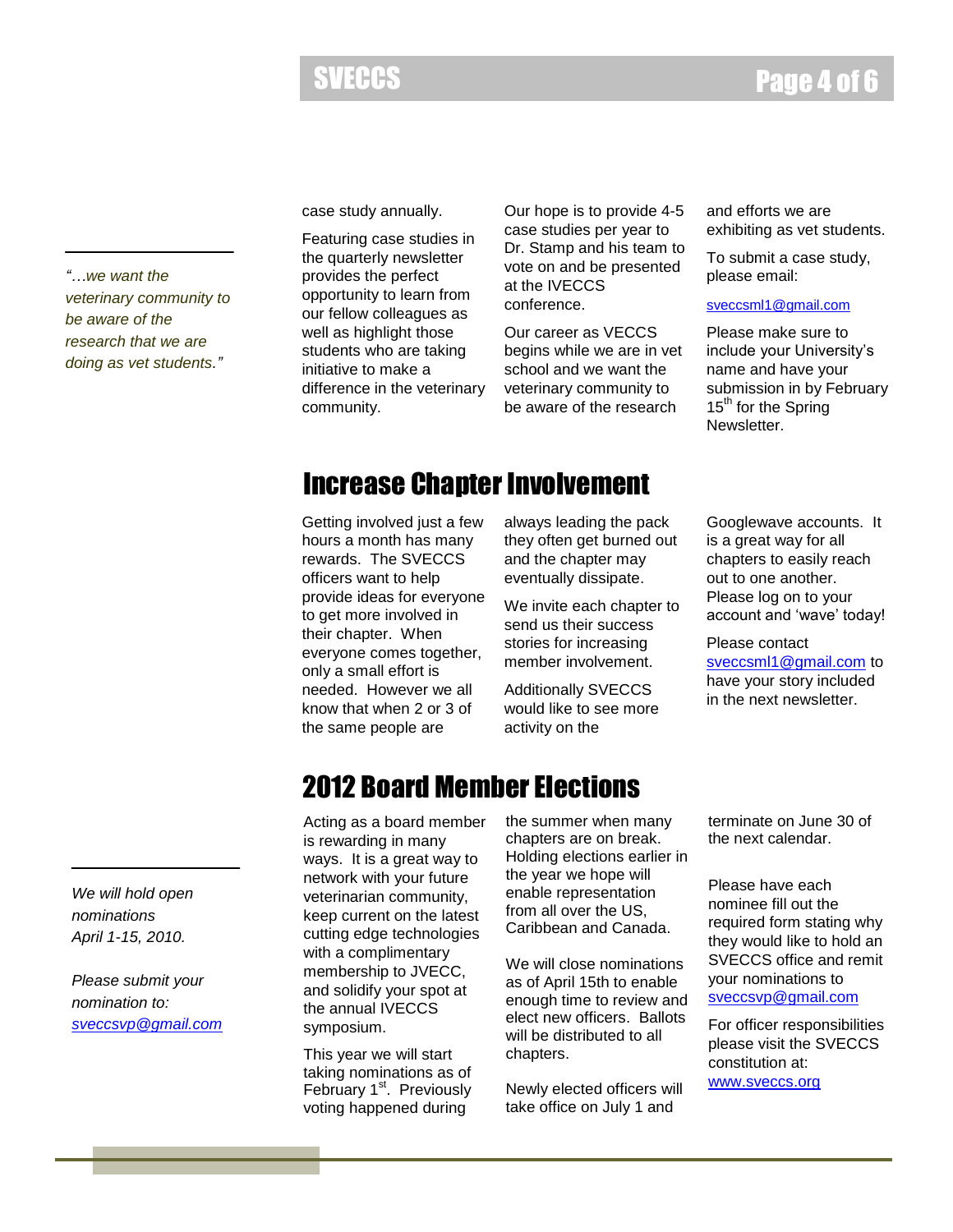#### Proficiency Award in Emergency and Critical Care

The VECCS has, for the past several years, sponsored an award for Proficiency in Emergency and Critical Care at each of the participating universities.

VECCS proudly sponsors the award again this year and is happy to report that Abbott Animal Health will co-sponsor the award along with providing a cash stipend. This acknowledgement is intended for the  $4^{th}$  or  $3^{rd}$ year student who has demonstrated exceptional performance and commitment while caring for emergent and/or critical patients. As part of the criteria for this award,

strong consideration should also be given to students who currently are and have been active members of the local and or National SVECCS.

The award should be included in the CVM awards program and the recipient selected by the process utilized for other awards.

The board is hoping to increase the number of nominations this year. Please check with your Dean"s office or email [sveccsml1@gmail.com](mailto:sveccsml1@gmail.com) for more details.



*Abbott Animal Health will co-sponsor the award with VECCS and will provide a cash stipend…*

#### SVECCS Chapter Updates ~ SMU

St. Matthew's University SVECCS chapter has had an exciting fall semester. In addition to our meeting, we have had two labs this semester where our members gained hands-on experience in suturing and CPCR. Our CPCR Lab was lead by Dr. Juliana Figueiredo BVM, MS, DACVA where we she taught about the latest American Heart Association recommendations for CPCR. Additionally, our members enjoyed a lecture about Gastric Dilation and Volvulus by Dr. Thomas Gibson DVM,

DACVS from the Ontario Veterinary College at the University of Guelph. Dr. Gibson discussed presentation, surgical repair, and post-operative care for these cases. Our fall fundraiser will be a part of Cayman Islands Pirates Week and will benefit the local humane society.

~Melena McClure

Tell us what is going on in your chapter!

Respond prior to February 25, 2011 at: [sveccsml1@gmail.com](mailto:sveccsml1@gmail.com)

![](_page_4_Picture_16.jpeg)

*Our fall fundraiser will be a part of Cayman Islands Pirates Week and will benefit the local humane society.*